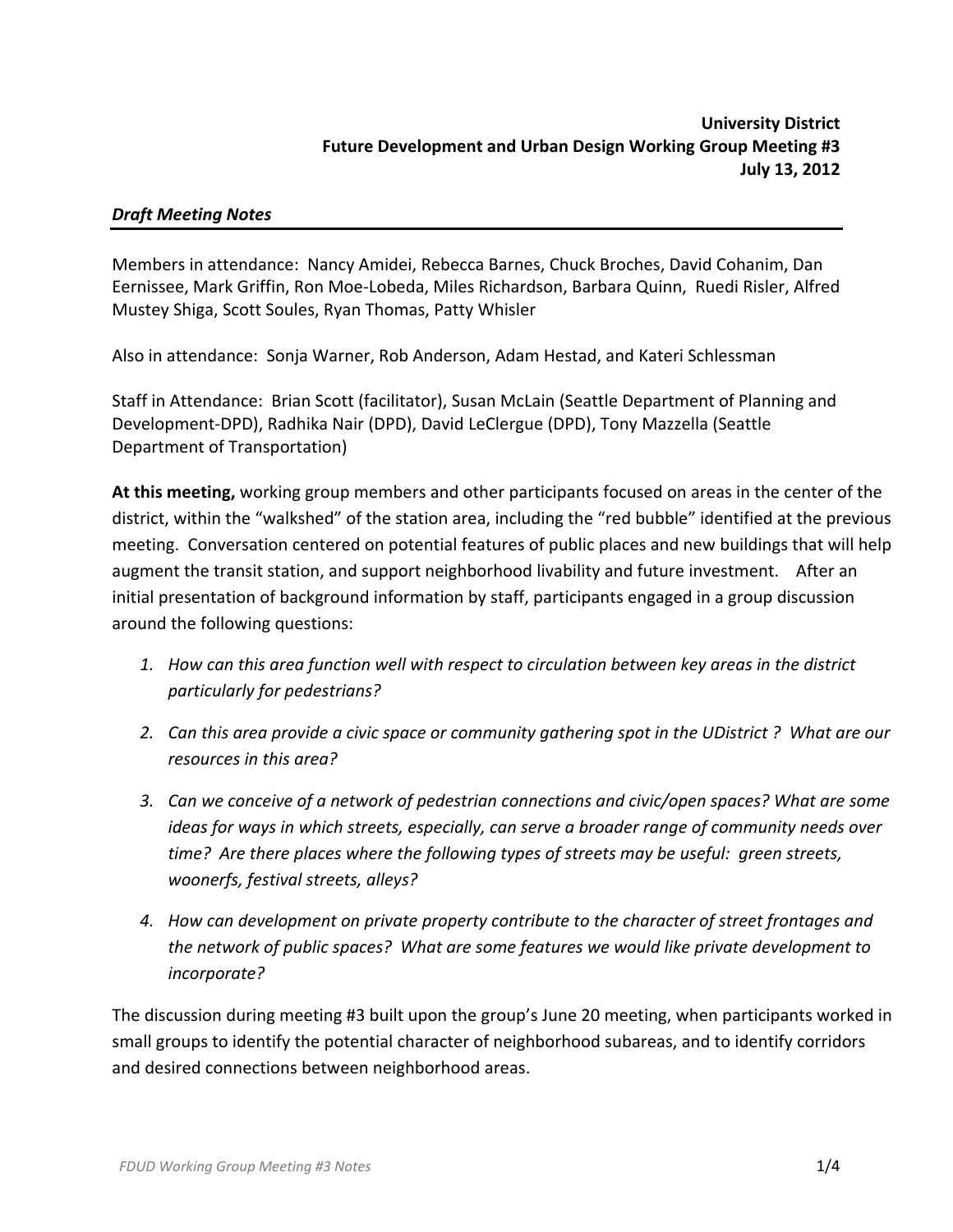## **Summary of "What We Heard"**

## **Public Realm:**

- Behavior & civility, as well as built form
- Use & programming of public space
- Activation of public space
- Active / multi-use sidewalks and streets
- Open Space Network

### Ideas / Examples:

- Multiple uses:
	- ‐ Public / Private / Nonprofit ‐‐> 3‐legged stool
	- ‐ Retail / Residential / Social Services / Larger Community

#### **Private Realm:**

- Need for broader (larger) concept than individual small properties
- Increased density
- Taller & skinnier than Ballard
- Variety (!)
	- ‐ of Housing
	- ‐ of Retail Spaces
	- ‐ of Commercial spaces
- Occupancy of old houses (esp. north of  $50^{th}$ ):
	- ‐ Multiple tenants
	- ‐ Predominance of very inexpensive housing
	- ‐ Loss of nice older single‐family houses (use and character)
	- ‐ Infectious nature of under‐investment and decay

#### **Map:**

- "Largest Scale" ‐‐ we ended up with the dashed orange line
- Campus Pkwy & Pacific as important streets
- Potential South Ave "ragged" zone





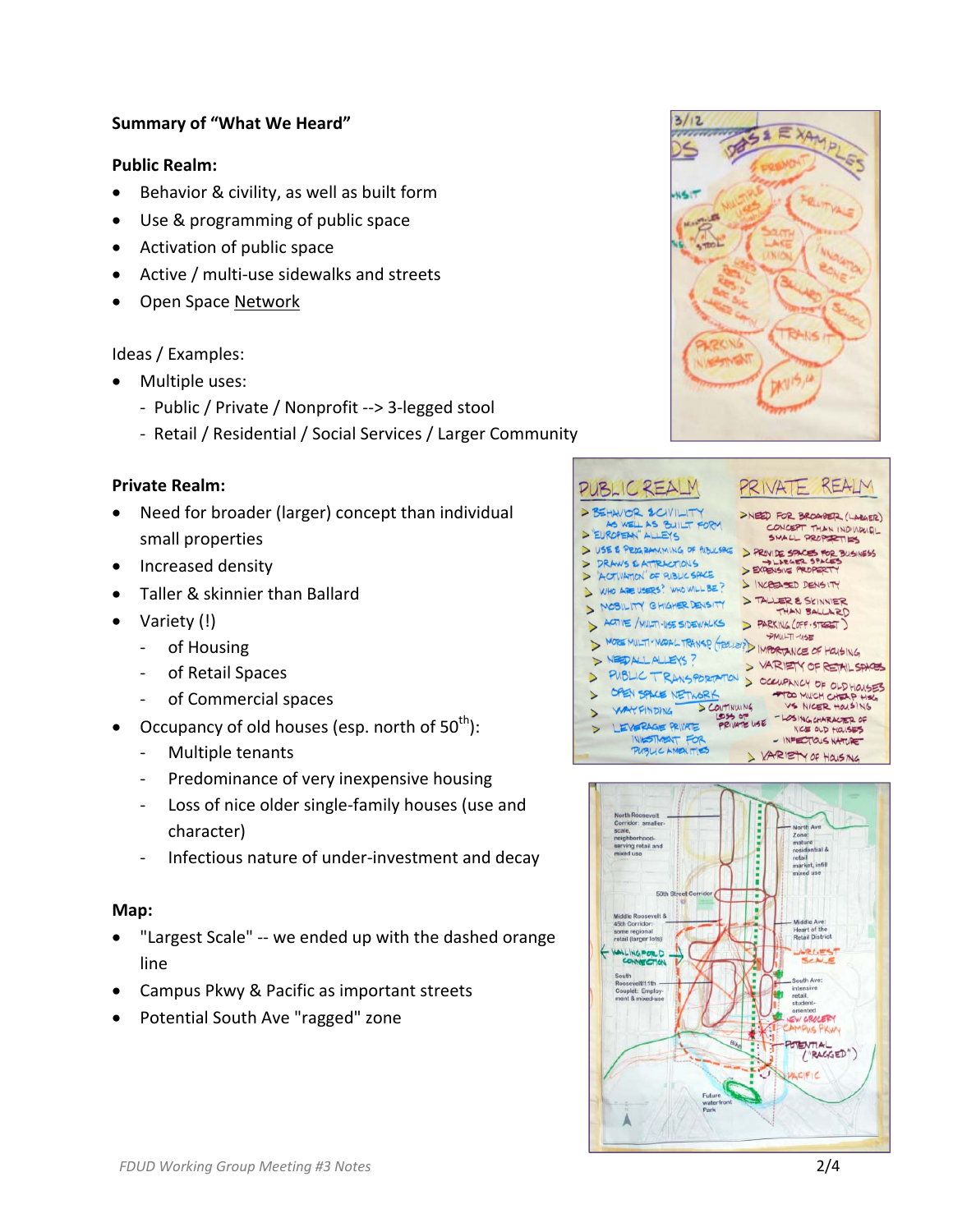# **Comments on Neighborhood Subareas and Connectors**

- Rebecca Barnes pointed out that NE Pacific is a major connector from Fremont to Montlake while Campus Parkway is a major transportation hub and will also be the location a new urban grocery store in the fall. The Ave might have a third zone, besides the North and South Ave, where it interfaces with these two major connecting streets.
- In response to questions about depictions of east-west connections, especially across the freeway, on the map, Susan clarified the bubbles on the map represented character of physical environment and not necessarily future connections.
- The group expressed strong interest in a briefing from Sound Transit and King County Metro on proposed changes to transit when the light rail station opens. Staff responded that DPD would organize a meeting for this purpose soon.

# **Reviewing Background Information and Potential Ideas for Placemaking**

Susan and Radhika gave a PowerPoint presentation with a handful of slides highlighting summary information from the previous meeting, including maps of neighborhood subareas, corridors and connections. A map of refinements based on feedback from FDUD members to the identified subareas was also presented. Following this, a series of slides on potential placemaking ideas for the area around the station, such as public spaces, creative use of street rights‐of‐way, the range of building types and heights were presented. The full presentation can be found on the DPD project web site.

# **Highlights of Group Discussion**

- Placemaking is more than the built environment it should also focus on identity and character, (the UDistrict is eclectic and authentic) as well as encourage good behavior and civility
- Activating alleys such as the ones in Europe is a great way to project a better image for the district
- While we think about placemaking, we should think about some draws and places that might be missing today. For example, what would future populations want in the UDistrict? What do students need?
- We need services as well as new businesses
- On the other hand, the UDistrict already has a lot of non-profits and fewer businesses, therefore it might be that the priority right now might be to attract a diverse group of businesses that can help make it a place people can live, shop and work in
- Attracting new development might be challenging because of the fragmented ownership pattern in the area. Unlike Fremont or South Lake Union we don't have a supply of large parcels ripe for redevelopment
- Land values in the UDistrict are also quite high, which is an additional challenge to attracting new development
- Higher density can help make projects financially feasible given this background, and also kickstart growth
- The UDistrict needs retail, residential, social services and larger‐scale commercial uses